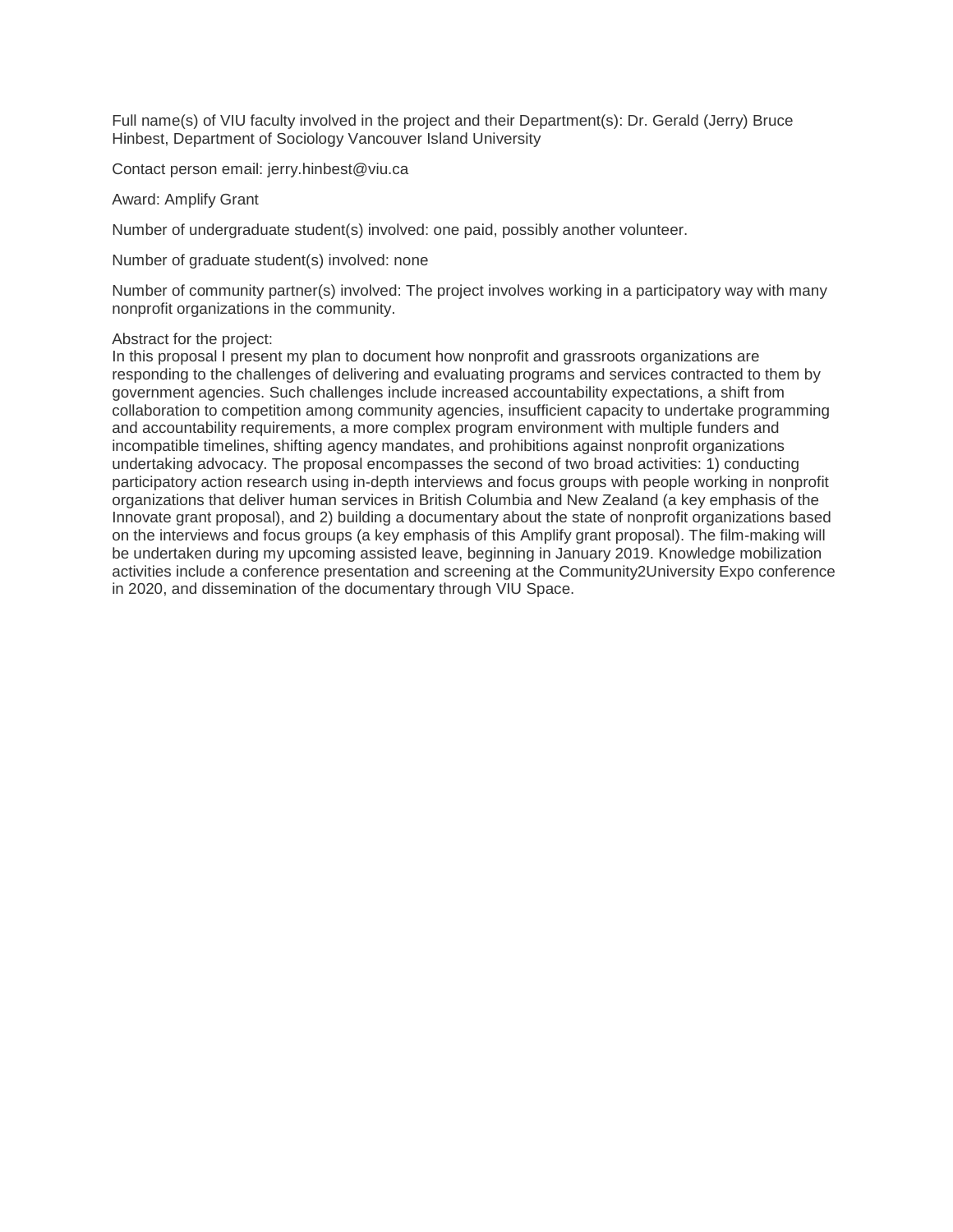## **AMPLIFY PROPOSAL**

| <b>Title:</b>       | Documenting Structural Challenges Among Nonprofit Organizations. |
|---------------------|------------------------------------------------------------------|
| <b>Time Period:</b> | January to September 2019                                        |
| Area:               | Department of Sociology                                          |
| <b>Applicant:</b>   | Dr. Jerry Hinbest                                                |

## *ABSTRACT*

In this proposal I present my plan to document how nonprofit and grassroots organizations are responding to the challenges of delivering and evaluating programs and services contracted to them by government agencies. Such challenges include increased accountability expectations, a shift from collaboration to competition among community agencies, insufficient capacity to undertake programming and accountability requirements, a more complex program environment with multiple funders and incompatible timelines, shifting agency mandates, and prohibitions against nonprofit organizations undertaking advocacy. The proposal encompasses the second of two broad activities: 1) conducting participatory action research using in-depth interviews and focus groups with people working in nonprofit organizations that deliver human services in British Columbia and New Zealand (a key emphasis of the Innovate grant proposal), and 2) building a documentary about the state of nonprofit organizations based on the interviews and focus groups (a key emphasis of this Amplify grant proposal). The film-making will be undertaken during my upcoming assisted leave, beginning in January 2019. Knowledge mobilization activities include a conference presentation and screening at the *Community2University Expo* conference in 2020, and dissemination of the documentary through VIU Space.

## *BACKGROUND: THE PROBLEM*

In the early 2000s, Canada's federal government established the Voluntary Sector Initiative (VSI), which made numerous recommendations intended to address a growing crisis in the nonprofit sector (see Hall & Reed, 1998; Miller, 1998; Burnley, Matthews & McKenzie, 2005; Hinbest, 2008). Subsequent governments have not followed up on these recommendations, and indeed, appear to have increased the demands that have been challenging the sector. Key challenges to the sector include the retreat of government involvement in the direct delivery of programs and services – with numerous organizational impacts. As programs and services are devolved to nonprofit organizations, they take on the methods of the market. This 'marketization' of the sector is characterized by contractual and competitive project-based funding and a preoccupation with accountability (Phillips & Levasseur, 2004; Eikenberry & Kluver, 2004).

My own research on the sector has focused substantially on *accountability* demands, and in particular, program evaluation (Carmen, 2007; Hinbest, 2008). Although I remain interested in understanding how these organizations meet the increasing expectations for accountability, my research has also identified a variety of ways that nonprofit organizations experience significant challenges. As others have documented, the crisis in the sector involves 1) the *capacity* of the sector to undertake the work (Miller, 1998; Hall & Reed, 1998; Scott, 2003); 2) a greatly increased *complexity* in the delivery environment, in which multiple stakeholders report across multiple jurisdictions with uneven, unclear, and often overlapping expectations of individual and partner organizations (Mullett, et. al., 2002; Hinbest 2008; Fredericks, et. al., 2002); 3) increased *competition* among agencies at local, provincial and national levels (Mullett, et. al., 2002), making collaboration more difficult to maintain within and between communities (DeFilippis, Fisher, & Shragge, 2006); and 4) *mandate drift,* as formerly independent local organizations transform themselves to meet the expectations of external funders (Hinbest, 2008, Man, 2013).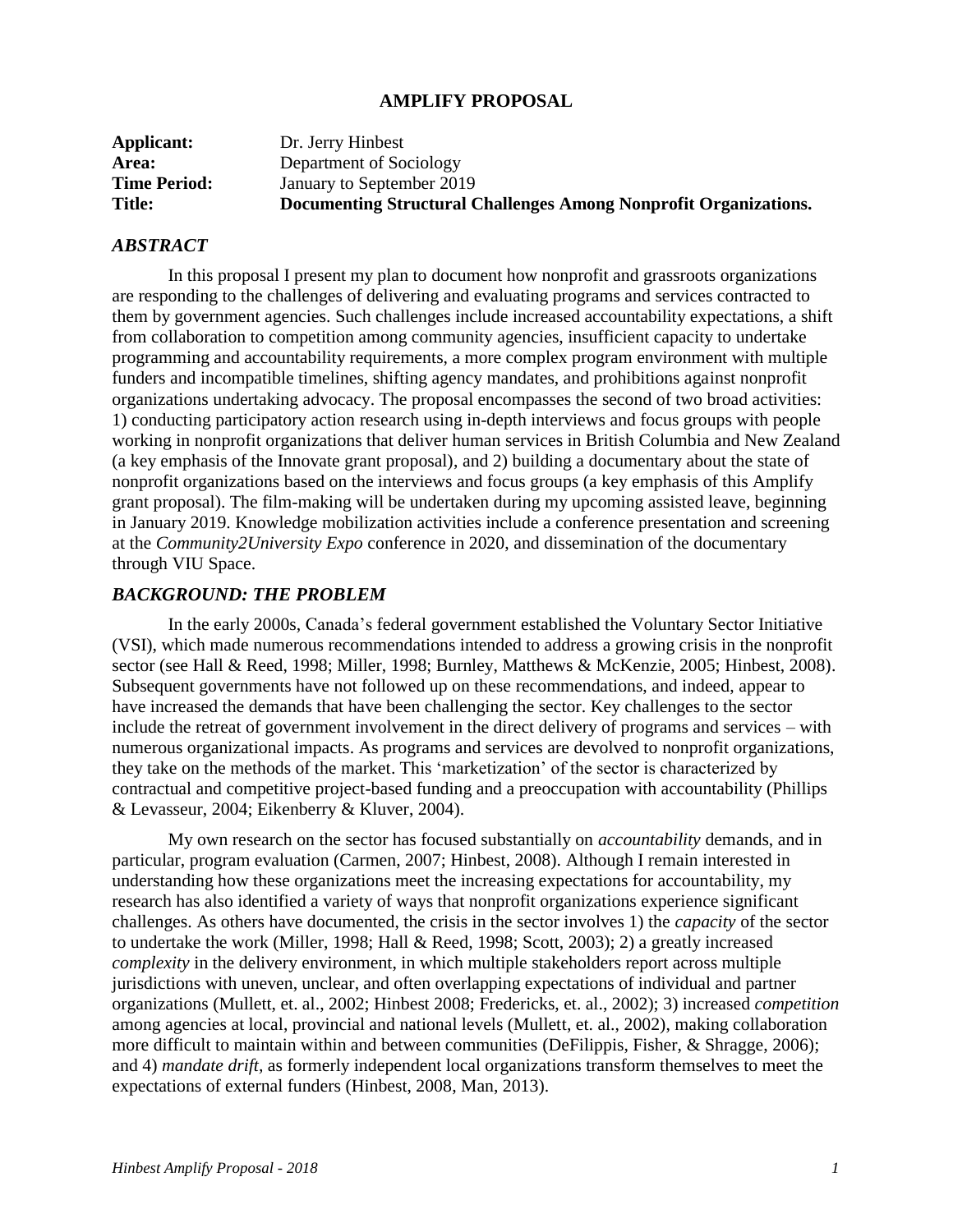In my ongoing work with nonprofit organizations I find that the issues of *accountability, capacity, complexity, competition, mandate drift,* and *advocacy* remain onerous for those in the sector. Indeed, my reading of the sector based on discussions with those undertaking evaluation or participating with student projects is that these issues appear to be intensifying. What is particularly important for the documentary is that nonprofit organizations rarely have the opportunity to work with one another to discuss or strategize about these challenges in a collective way.

## *RESEARCH APPROACH*

I will conduct a series of in-depth interviews about the experience of those working in British Columbia nonprofit organizations, and how they are coping with changing demands, challenges of funding and staffing, and where they perceive the key challenges lay in the present and near future. I have strong contacts within the local community among nonprofit human service agencies, based on my work in program evaluation and involvement of representatives of nonprofit organizations in my classes (local organizations include Haven Society and the Vancouver Island Crisis Society). I also have contacts in Victoria (Victoria Social Innovation Centre, Family Services of Greater Victoria) and in the lower mainland (Crisis Intervention and Suicide Prevention Centre of British Columbia).

I have also recently been in communication with people who have been active in researching the nonprofit sector in New Zealand – Dr. Margaret Tennant of Massey University, a leading author of research on the New Zealand nonprofit sector, and Dr. Garth Nowland-Foreman, Co-chair of the organization Community Research, and a director of LEaD Centre for Not for Profit Leadership in New Zealand. Both individuals have agreed to introduce me to a variety of people in Auckland and Christchurch, including representatives of nonprofit organizations willing to be interviewed for my research. I have obtained a Global Engagement Travel Grant to support my travel to New Zealand in February and March of 2019. I am applying for an Innovate grant to cover some of the costs of travel for the research component of this project. The key focus of the Amplify grant is the documentary.

Working with nonprofit organizations in British Columbia, I have come to realize that there is a serious information gap within the sector that has been exacerbated by current funding processes. *Competition* among organizations that compete for government contracts has eliminated many of the incentives and opportunities for agencies to cooperate in sharing information, collaborate on joint ventures, and learn from their own or others' experiences (Mullett, et. al., 2002; Mulroy, 2003). In part this relates to the kinds of information inputs they have access to. The *Community2University* series of conferences and the *Community Based Research Canada* network bring people together to share learning and best practices, and do this by linking community organizations with university scholars and students. Yet I remain aware that much of the scholarly literature examining nonprofit issues and concerns is never read by those working in nonprofit organizations. I have seen the excitement among those attending the conferences when they discover that they are not alone, and others are experiencing the same issues and challenges as themselves. This leads to the value of creating a documentary suitable for diverse audiences.

## *DOCUMENTARY*

In my teaching since 2012 I have been exploring the use of film to document social issues. In an international field school I used digital story-telling (short documentary film-making) to have students explore and share their observations (Friedus & Hlubinka, 2002; Scott & Garner, 2013). Similarly, in teaching qualitative research I have found that film-making represents both an excellent mode of qualitative analysis, and a mode of inquiry with which students are knowledgeable and proficient. Further, in my Community and Social Action course (SOCI 325), I have students use film to profile community agencies. Some of these profiles have been used by agencies for promotional work, and have been shown on local television. I have taken workshops on documentary filmmaking, and have worked with faculty and students in the Media Studies department to support student film-making with local nonprofit organizations.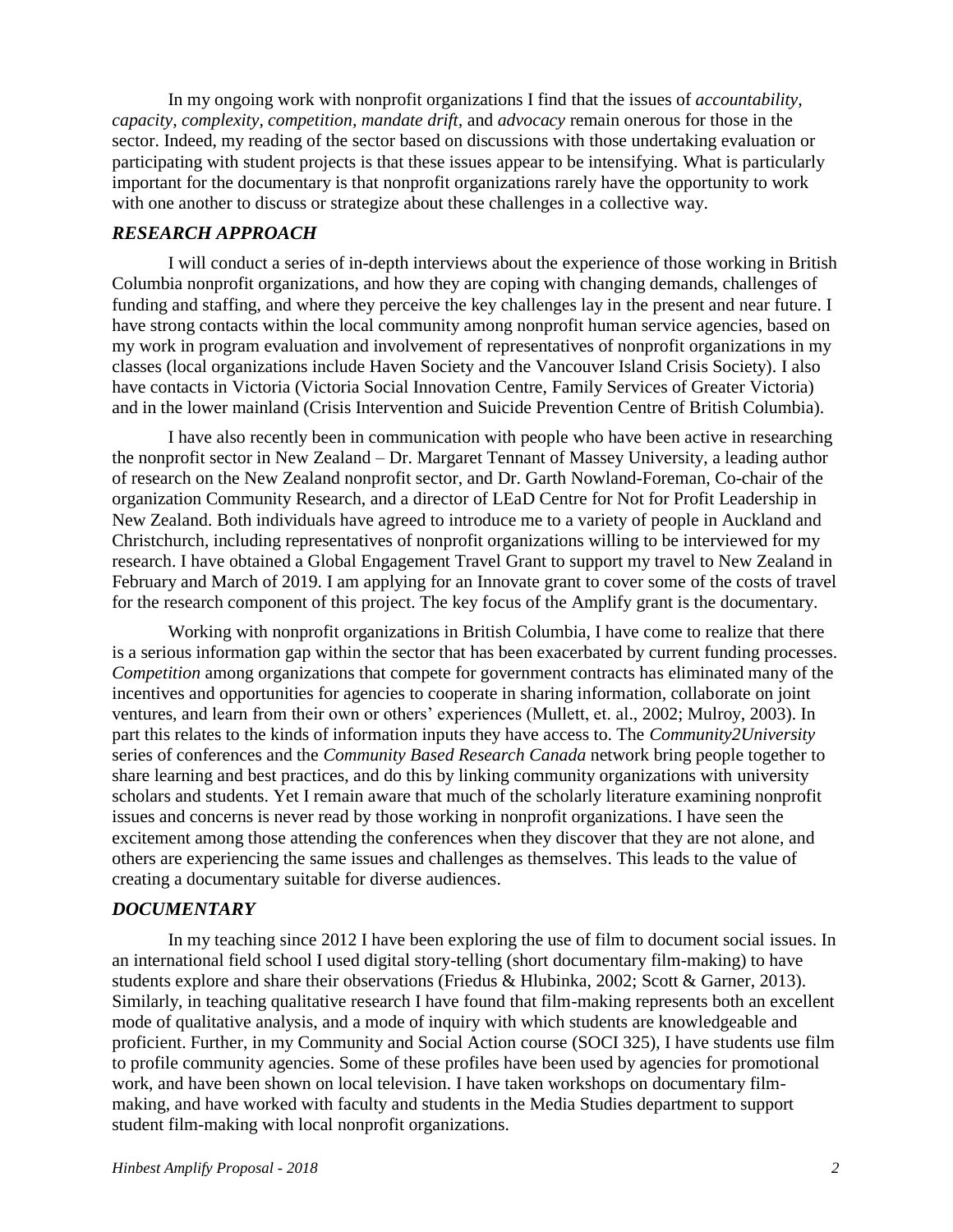By filming most of the interviews, I will take this type of film-making and information sharing to a new audience – particularly to other nonprofit organizations within British Columbia and beyond. This is a participatory approach to both the research and sharing of findings and analysis. My goal is to have the content with which I can create a documentary that can be shared at a future *Community2University Expo*, and online through Vancouver Island University. The key is for those in nonprofit organizations to hear about issues directly from their peers.

There are over four-hundred nonprofit organizations in the Nanaimo catchment area. There are thousands on Vancouver Island, and tens of thousands in the province. Including grassroots organizations, there are over two-hundred thousand nonprofit organizations in Canada – making Canada's charitable and nonprofit sector the second largest in the world (after the Netherlands) (Lasby & Barr, 2014). The proposed documentary film-making is relevant both locally and more broadly within the province. It will enhance the local community as well as the university, and allows me to take it to a broader community and audience. By film-making about my work with nonprofit and grassroots organizations I hope to fill some of the gaps in the professional and scholarly discourse about on-the-ground experiences of those in the nonprofit sector, and also share this information in an accessible way with those in nonprofit agencies.

I recently taught a course on Sociology and Film (Summer 2018). In that course, students created documentaries as their main course project. Several of the students in this class as well as my other upper level classes over the past four semesters have excellent skills and knowledge relevant to filming and editing a documentary project such as mine. I plan to hire one student to assist with this process. I plan to use Final Cut Pro for Mac systems for editing, and already have all of the camera accessories needed for the project. The student research assistant will provide camera and filming assistance, some logistical work in setting up interviews and focus groups, and background research on the organizations prior to interviewing. We will work together on editing the documentary, depending on skills and availability.

The costs associated with this project that this Amplify proposal is to address are for a MacBook Pro (13", 512 GB HD, 8 GB RAM) computer that will be capable of running Final Cut Pro for editing. I have a PC laptop and computer, but they cannot run this software, which is the one of choice for this kind of project, and for a new film editor such as me. The library has computers available for students and faculty that can run Final Cut Pro, but the amount of time I will need to use the computer would make using those computers prohibitive – they are in high demand, and cannot be taken on the road for travel. The grant will also allow me to purchase Final Cut Pro software.

## *PRODUCT: DOCUMENTARY & KNOWLEDGE MOBILIZATION*

The primary output for this work will be the documentary film. This will have significant input from nonprofit organizations as I hope to be able to conduct a follow up focus group with key informants to get their feedback on issues as they review the draft version of the documentary.

An important feature of process is that the documentary will be participatory, and address the needs of community organizations. As such, the focus groups and the documentary itself represent opportunities for engagement and dialogue. The documentary will be presented at appropriate conferences, and available through VIU Space to participating organizations.

## *REFERENCES:*

Almog-Bar, M. & Schmid, H. (2014). Advocacy activities of nonprofit human service organizations: A critical review. *Nonprofit and Voluntary Sector Quarterly, 43*(1), 11–35.

Burnley, C., Matthews, C., & McKenzie, S. (2005). Devolution of services to children and families: The experience of NPOs in Nanaimo, British Columbia, Canada. *Voluntas: International Journal of Voluntary and Nonprofit Organizations*, *16* (1), 69-87.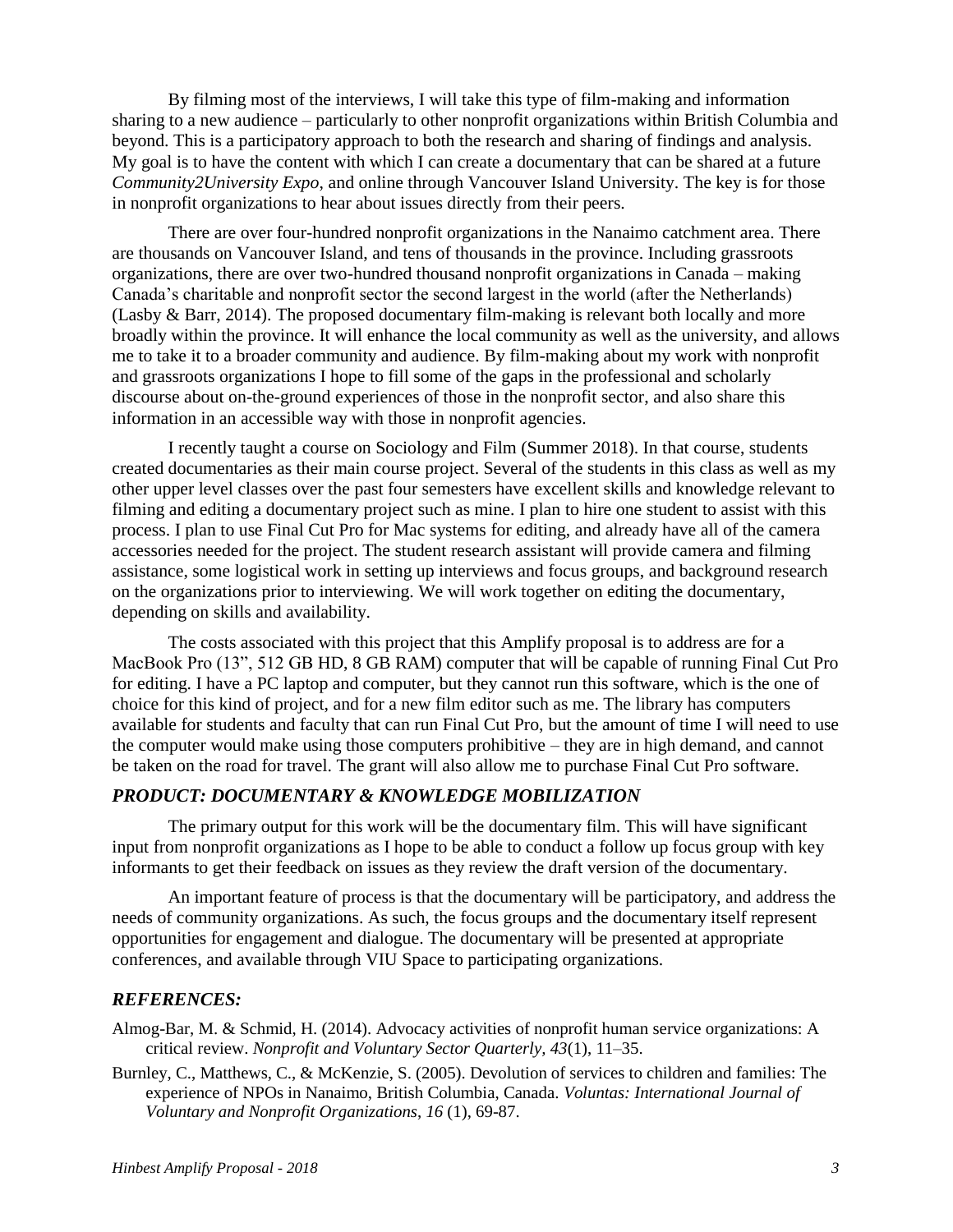- Carter, T. S. & Man, T. L. M. (2011). The evolution of advocacy and political activities by charities in Canada: An overview. *The Philanthropist, 23* (4), 535-544.
- DeFilippis, J., Fisher, R. & Shragge, E. (2006). Neither romance nor regulation: Re-evaluating community. *International Journal of Urban and Regional Research*, *30* (3), 673-689.
- DeSantis, G. (2013). Policy advocacy experiences of Saskatchewan nonprofit organizations: Caught between rocks and hard places with multiple constituents? *The Canadian Geographer, 57* (4), 457-473.
- DeSantis, G. (2010). Voices from the Margins: Policy Advocacy and Marginalized Communities *Canadian Journal of Nonprofit and Social Economy Research, 1* (1), 23-45.
- Evans, B. & Shields, J. (2014). Nonprofit engagement with provincial policy officials: The case of NGO policy voice in Canadian immigrant settlement services. *Policy and Society, 33*, 117-127.
- Eikenberry, A. M., & Kluver, J. D. (2004). The marketization of the nonprofit sector: Civil society at risk? *Public Administration Review*, *64* (2), 132-140.
- Freidus, N., and Hlubinka, M. (2002). Digital storytelling for reflective practice in community learners. *ACM SIGGROUP Bulletin, 23* (2): 24-26.
- Hall, M. H., & Reed, P. B. (1998). Shifting the burden: How much can government download to the nonprofit sector? *Canadian Public Administration*, *41* (1), 1-20.
- Hall, et. al. (2004). *Cornerstones of community: Highlights of the national survey of nonprofit and voluntary organizations*. Ottawa: Statistics Canada. Cat. no. 61-533-XPE.
- Hinbest, G. B. (2008). *Off the sides of their desks: Devolving evaluation to nonprofit and grassroots organizations*. Department of Graduate Studies, University of British Columbia. Dissertation published on-line: http://hdl.handle.net/2429/2481
- Lasby, D. & Barr, C. (2014). *Sector Monitor*. Imagine Canada. http://sectorsource.ca/sites/default/files/resources/ic-research/sector\_monitor\_v4\_n1\_2014.pdf
- Man, Theresa M. L. (2013). Avoiding mission drift: A due diligence approach. *The Philanthropist, 25* (1), 73-77.
- Miller, C. (1998). Canadian nonprofits in crisis: The need for reform. *Social Policy & Administration*, *32* (4), 401-419.
- Morgan, E. M. (2018). Canada Without Poverty v. AG Canada, 2018 ONSC 4147, https://www.canlii.org/en/on/onsc/doc/2018/2018onsc4147/2018onsc4147.html
- Mullett, J., Jung, K., & Hills, M. (2002). Collaboration in non-profits: Dynamics and dilemmas. *Canadian Review of Social Policy*, *49-50*, 155-173.
- Mulroy, E. A. (2003). Community as a factor in implementing interorganizational partnerships: Issues, constraints, and adaptations. *Nonprofit management and leadership*, *14* (1), 47-66.
- Onyx, J., Armitage, L., Dalton, B., Melville, R., Casey, J., & Banks, R. (2009). Advocacy with gloves on: The ''manners'' of strategy used by some third sector organizations undertaking advocacy in NSW and Queensland. *Voluntas, 21*, 41-61.
- Phillips, S., & Levasseur, K. (2004). The snakes and ladders of accountability: Contradictions between contracting and collaboration for Canada's voluntary sector. *Canadian Public Administration*, *47* (4), 451-474.
- Scott, G., & Garner, R. (2013). Visual methods. In *Doing qualitative research: Designs, methods, and techniques* (with Fredericks, T., pp. 326-347). Upper Saddle River, NJ: Pearson.
- Scott, K. (2003). *Funding matters: The impact of Canada's new funding regime on nonprofit and voluntary organizations*. Ottawa: Canadian Council on Social Development.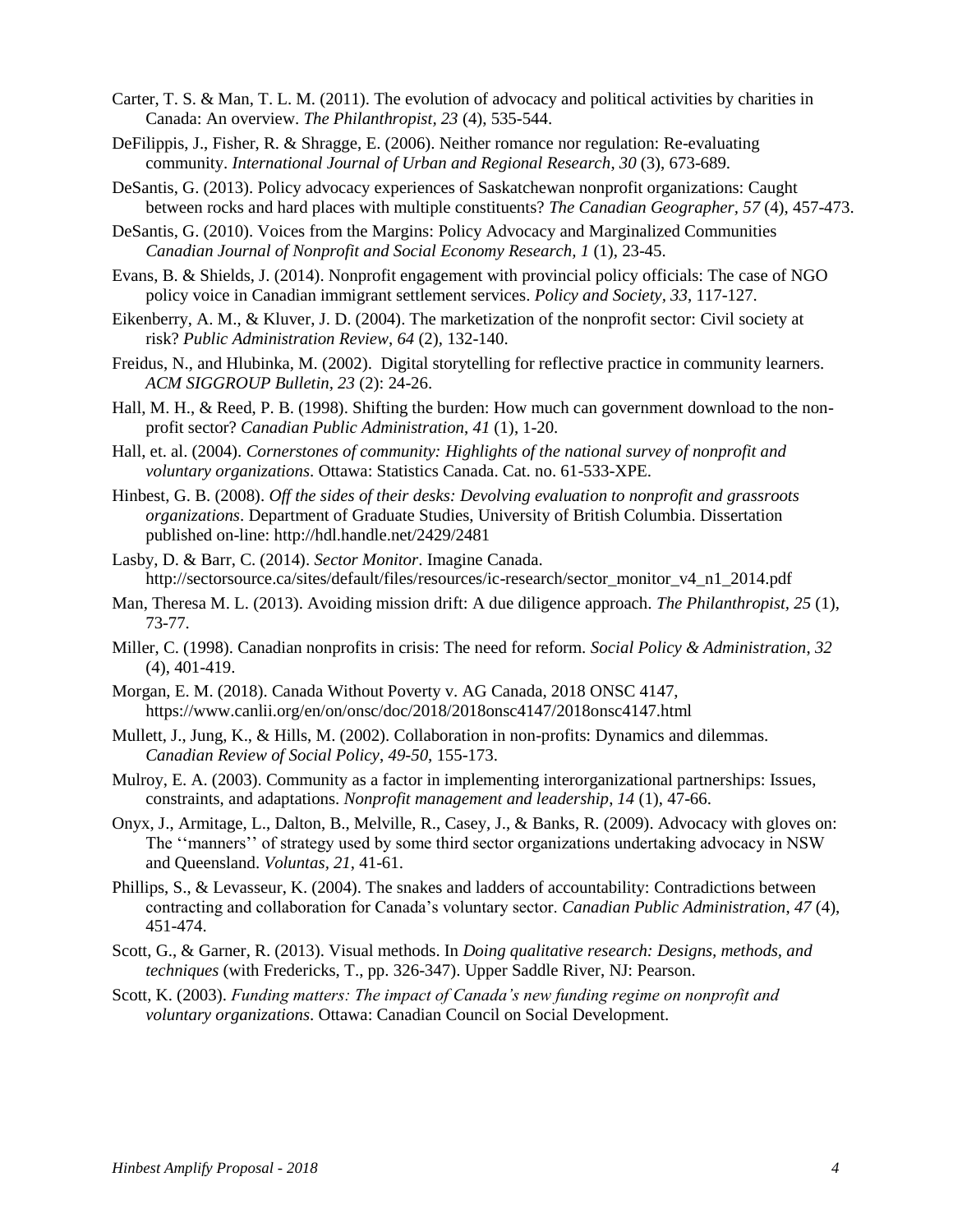#### *Jerry Hinbest- Structural challenges among nonprofit human service organizations* **TOTAL PROJECT BUDGET**

|                                         |                                     |                                    | <b>VIU GLOBAL</b><br><b>ENGAGMENT</b> | PI PRO D<br><b>FUNDS</b>        |                                                                                                                                                                                                                       |
|-----------------------------------------|-------------------------------------|------------------------------------|---------------------------------------|---------------------------------|-----------------------------------------------------------------------------------------------------------------------------------------------------------------------------------------------------------------------|
|                                         | <b>VIU INNOVATE</b><br><b>GRANT</b> | <b>VIU AMPLIFY</b><br><b>GRANT</b> | <b>GRANT</b><br>(awarded)             | (Previous<br><b>Purchases</b> ) |                                                                                                                                                                                                                       |
|                                         | Cash                                | Cash                               | Cash                                  | In-Kind                         | Justification                                                                                                                                                                                                         |
| <b>CATEGORIES</b>                       |                                     |                                    |                                       |                                 |                                                                                                                                                                                                                       |
| <b>Personnel Costs</b>                  |                                     |                                    |                                       |                                 |                                                                                                                                                                                                                       |
| Primary Investigator (Project Lead)     |                                     |                                    |                                       |                                 |                                                                                                                                                                                                                       |
| Co-applicant                            |                                     |                                    |                                       |                                 |                                                                                                                                                                                                                       |
| Post-docs                               |                                     |                                    |                                       |                                 |                                                                                                                                                                                                                       |
| <b>Graduate Students</b>                |                                     |                                    |                                       |                                 |                                                                                                                                                                                                                       |
|                                         |                                     |                                    |                                       |                                 | Research Assistant 140 hours @ \$18 / hr, including                                                                                                                                                                   |
| Undergraduate Students                  | 2,520                               |                                    |                                       |                                 | benefits                                                                                                                                                                                                              |
| <b>Community Researchers</b>            |                                     |                                    |                                       |                                 |                                                                                                                                                                                                                       |
| Add more rows as needed                 |                                     |                                    |                                       |                                 |                                                                                                                                                                                                                       |
| <b>Sub-Total Personnel Costs</b>        | 2,520                               | $\mathbf{0}$                       | $\mathbf{0}$                          | 0                               |                                                                                                                                                                                                                       |
| <b>Travel Costs</b>                     |                                     |                                    |                                       |                                 |                                                                                                                                                                                                                       |
| <b>Budget NOTE:</b>                     |                                     |                                    |                                       |                                 | If VIURAC is unable to fund >\$5000, most of the<br>Innovate funds (\$3,020) will be directed to student<br>wages and travel. \$1920 will go to PI travel and the<br>remaineder of the PI travel will be self funded. |
| Primary Investigator (Project Lead)     | 5,000                               |                                    | 1,750                                 |                                 | Local travel: ferry \$800, mileage \$700, meals \$400                                                                                                                                                                 |
| Co-applicant                            |                                     |                                    |                                       |                                 | New Zealand travel: accom. \$2100, meals, \$1000                                                                                                                                                                      |
| Post-docs                               |                                     |                                    |                                       |                                 | New Zealand travel: air / local transit \$1750 (GEG)                                                                                                                                                                  |
| <b>VIU Students</b>                     | 500                                 |                                    |                                       |                                 | 10 travel days to Victoria & Vancouver - ferry +                                                                                                                                                                      |
| Other                                   |                                     |                                    |                                       |                                 |                                                                                                                                                                                                                       |
| Add more rows as needed                 |                                     |                                    |                                       |                                 |                                                                                                                                                                                                                       |
| <b>Sub-Total Travel Costs</b>           | 5,500                               | $\mathbf{0}$                       | 1,750                                 | $\mathbf 0$                     |                                                                                                                                                                                                                       |
| <b>Research Project Costs</b>           |                                     |                                    |                                       |                                 |                                                                                                                                                                                                                       |
| <b>Materials and Supplies</b>           |                                     | 3,000                              |                                       |                                 | Macbook Pro 13" \$2600, Final Cut Pro \$400                                                                                                                                                                           |
| Equipment                               |                                     |                                    |                                       |                                 | 607 Camera / video equipment                                                                                                                                                                                          |
| <b>Facility Rental</b>                  |                                     |                                    |                                       |                                 |                                                                                                                                                                                                                       |
| Vehicle/Vessel Rental                   |                                     |                                    |                                       |                                 |                                                                                                                                                                                                                       |
| <b>Equipment Rental</b>                 |                                     |                                    |                                       |                                 |                                                                                                                                                                                                                       |
| Catering                                |                                     |                                    |                                       |                                 |                                                                                                                                                                                                                       |
| Photocopying                            |                                     |                                    |                                       |                                 |                                                                                                                                                                                                                       |
| Telephone and Long Distance             |                                     |                                    |                                       |                                 |                                                                                                                                                                                                                       |
| Services                                |                                     |                                    |                                       |                                 |                                                                                                                                                                                                                       |
| Add more rows as needed                 |                                     |                                    |                                       |                                 |                                                                                                                                                                                                                       |
| <b>Sub-Total Research Project Costs</b> | 0                                   | 3,000                              | $\mathbf{0}$                          | 607                             |                                                                                                                                                                                                                       |
| <b>Knowledge Mobilization Costs</b>     |                                     |                                    |                                       |                                 |                                                                                                                                                                                                                       |
| <b>Publication Costs</b>                |                                     |                                    |                                       |                                 |                                                                                                                                                                                                                       |
| Workshops/Symposiums                    |                                     |                                    |                                       |                                 |                                                                                                                                                                                                                       |
| Conference Attendance                   |                                     |                                    |                                       |                                 |                                                                                                                                                                                                                       |
| Add more rows as needed                 |                                     |                                    |                                       |                                 |                                                                                                                                                                                                                       |
| <b>Sub-Total Dissemination Costs</b>    | 0                                   | $\mathbf{0}$                       | 0                                     | 0                               |                                                                                                                                                                                                                       |
| <b>TOTAL</b>                            | 8,020                               | 3,000                              | 1,750                                 | 607                             |                                                                                                                                                                                                                       |

| <b>Funding Summary:</b>     |        |
|-----------------------------|--------|
| <b>INNOVATE</b>             | 8,020  |
| <b>AMPLIFY</b>              | 3,000  |
| <b>GLOBAL ENGAGEMENT</b>    | 1,750  |
| IN-KIND (previous expenses) | 607    |
| <b>TOTAL PROJECT COST</b>   | 13,377 |